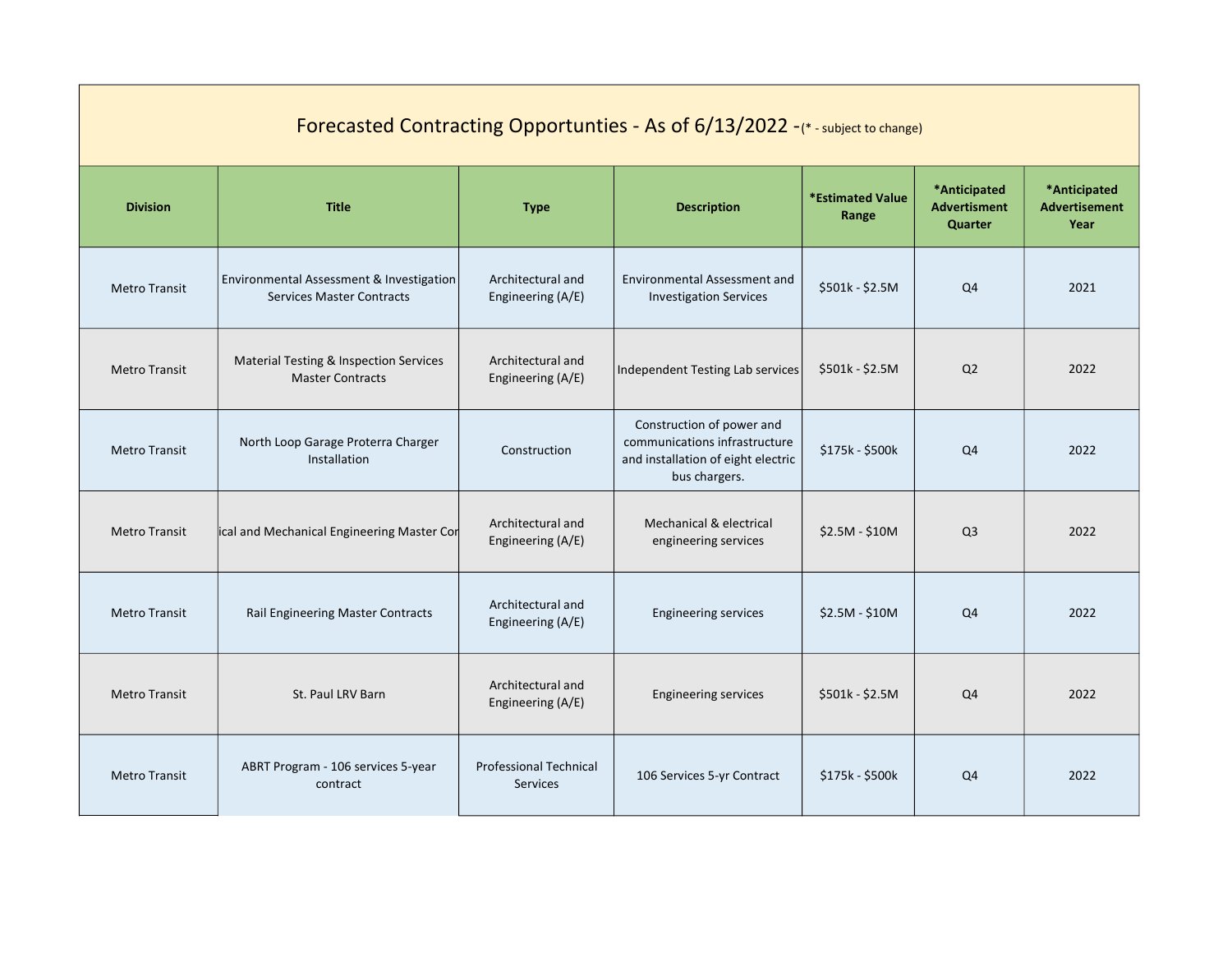| <b>Metro Transit</b>          | E Line - Major Construction                                    | Construction | <b>Construction Services</b>                                                                                                                                  | Over \$10M      | Q <sub>3</sub> | 2023 |
|-------------------------------|----------------------------------------------------------------|--------------|---------------------------------------------------------------------------------------------------------------------------------------------------------------|-----------------|----------------|------|
| <b>Metro Transit</b>          | D Line - Station Installation (Portland/77th)                  | Construction | <b>Construction Services</b>                                                                                                                                  | \$175k - \$500k |                |      |
| <b>Environmental Services</b> | Meter Station M228A and Interceptor<br>7015C                   | Construction | Replacement of Meter M228 and<br>slip line interceptor segment of<br>7015C. Micro tunneling, meter<br>station construction, slip-lining,<br>forcemain repair. | \$2.5M - \$10M  | Q4             | 2022 |
| <b>Environmental Services</b> | <b>Excelsior Area Lift Station L-20</b>                        | Construction | Lift Station improvements                                                                                                                                     | $$2.5M - $10M$  | Q <sub>4</sub> | 2022 |
| <b>Environmental Services</b> | Grass Lake Interceptor Rehabilitation                          | Construction | Interceptor rehabilitation.                                                                                                                                   | $$2.5M - $10M$  | Q <sub>3</sub> | 2022 |
|                               | Environmental Services   L48 Rehab and 6-DH-645 FM replacement | Construction | Lift station rehabilitation and<br>new forcemain                                                                                                              | \$2.5M - \$10M  | Q4             | 2022 |
| <b>Environmental Services</b> | 1-MN-310 Upper Harbor Terminal                                 | Construction | Rehabilitation (CIPP/lining) of<br>interceptor                                                                                                                | \$2.5M - \$10M  | Q <sub>3</sub> | 2022 |
| <b>Environmental Services</b> | Coon Rapids 4-NS-525                                           | Construction | Rehabilitation (CIPP) of<br>interceptor                                                                                                                       | $$2.5M - $10M$  | Q <sub>3</sub> | 2022 |
| <b>Environmental Services</b> | 7031-9003 Siphon Outlet Structure<br>Improvements              | Construction | Replacement of outfall structures                                                                                                                             | \$501k - \$2.5M | Q4             | 2022 |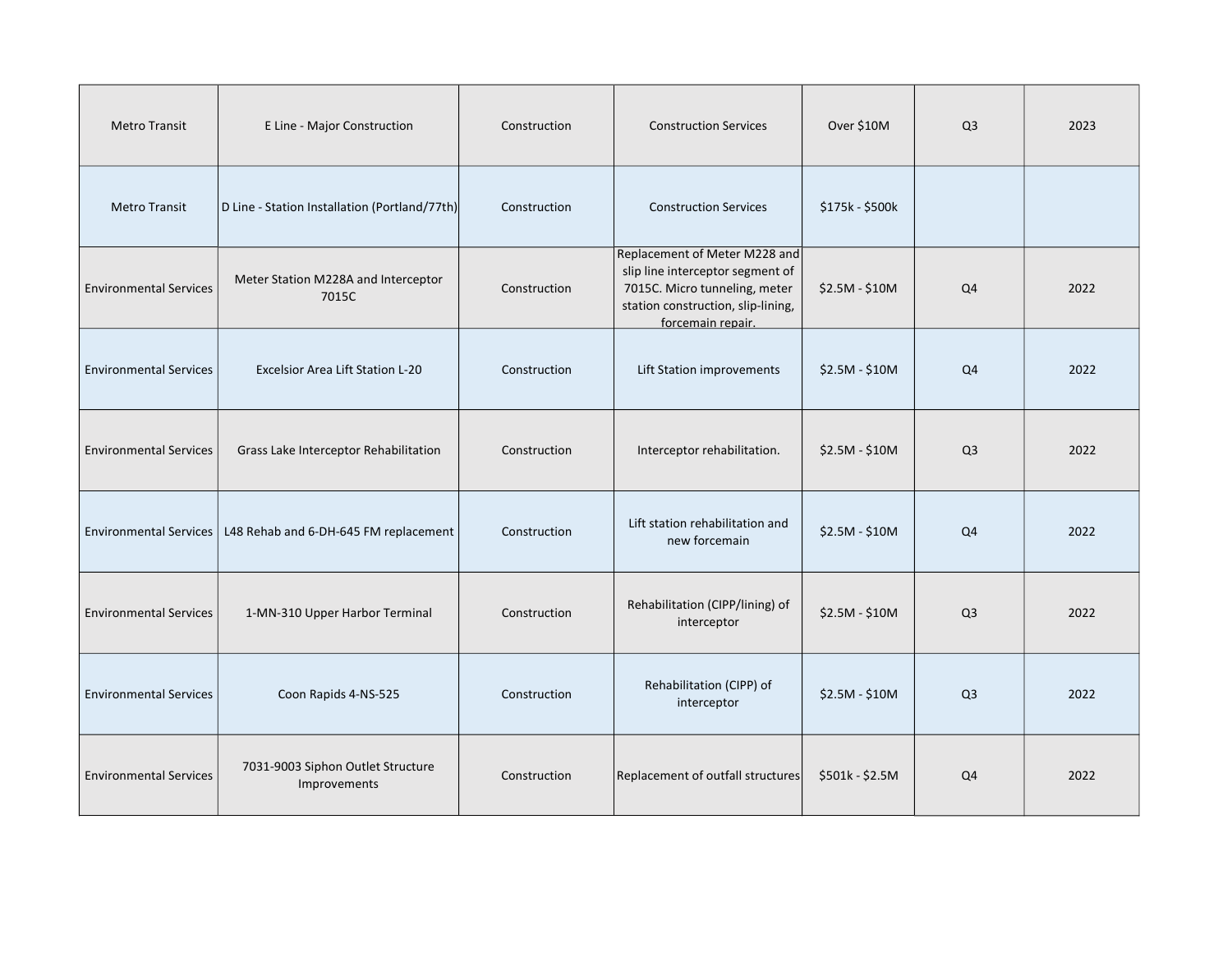| <b>Environmental Services</b> | HSI - East Isles FM, Contract H                                          | Construction                           | Repalcement forcemain                                                      | \$501k - \$2.5M | Q <sub>4</sub> | 2022 |
|-------------------------------|--------------------------------------------------------------------------|----------------------------------------|----------------------------------------------------------------------------|-----------------|----------------|------|
| <b>Environmental Services</b> | Electrical Engineering Design &<br><b>Construction Support</b>           | Architectural and<br>Engineering (A/E) | Electrical Engineering Design &<br><b>Construction Support</b>             | \$2.5M - \$10M  | Q <sub>3</sub> | 2022 |
| <b>Environmental Services</b> | <b>WWTP Environmental Permitting Support</b>                             | Architectural and<br>Engineering (A/E) | <b>WWTP Environmental Permitting</b><br>Support                            | \$175k - \$500k | Q <sub>3</sub> | 2022 |
| <b>Environmental Services</b> | <b>Engineering and Construction Support</b><br>Services for Interceptors | Architectural and<br>Engineering (A/E) | Engineering and construction<br>support for general interceptor<br>design. | Over \$10M      | Q4             | 2022 |
| <b>Environmental Services</b> | <b>Coatings Inspection</b>                                               | Architectural and<br>Engineering (A/E) | 2 Coatings Inspection Master<br>Contracts                                  | \$501k - \$2.5M | Q <sub>3</sub> | 2022 |
| <b>Environmental Services</b> | <b>Meter Dye Testing</b>                                                 | Architectural and<br>Engineering (A/E) | Meter Dye Testing Master<br>Contracct                                      | \$175k - \$500k | Q4             | 2022 |
| <b>Environmental Services</b> | Hastings Interceptor Design                                              | Architectural and<br>Engineering (A/E) | Interceptor Design                                                         | \$2.5M - \$10M  | Q4             | 2022 |
| <b>Environmental Services</b> | L66 Rehabilitation                                                       | Construction                           | Lift station rehabilitation                                                | $$2.5M - $10M$  | Q1             | 2023 |
| <b>Environmental Services</b> | Southwest Lake Elmo Service Extension                                    | Construction                           | New interceptor extension                                                  | Over \$10M      | Q1             | 2023 |